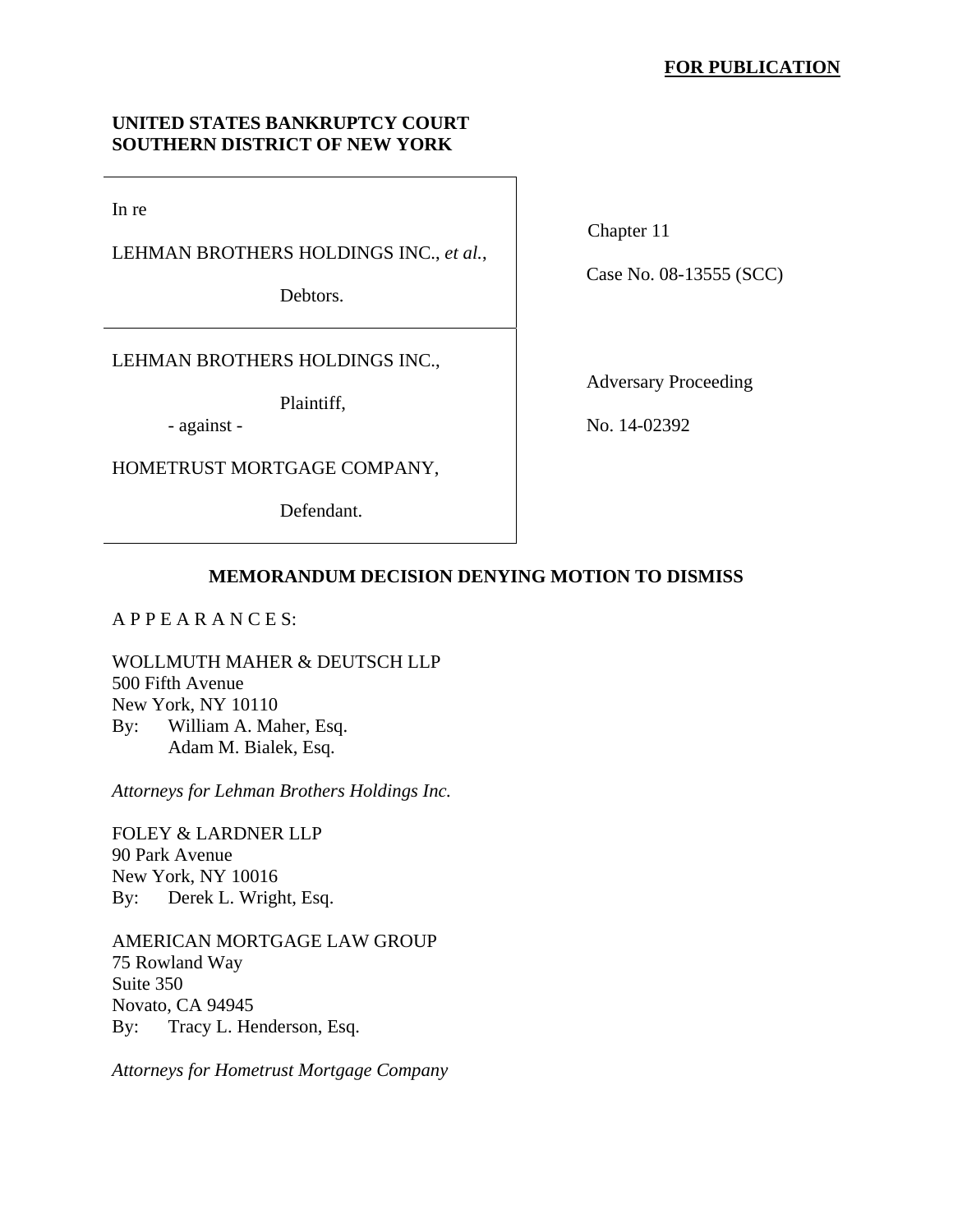## **SHELLEY C. CHAPMAN UNITED STATES BANKRUPTCY JUDGE**

Before the Court is the motion (the "Motion") of Hometrust Mortgage Company ("Hometrust") to dismiss the complaint (the "Complaint") of plaintiff Lehman Brothers Holdings Inc. ("LBHI") for failure to state a claim on which relief may be granted. By the Complaint, LBHI requests a declaratory judgment that LBHI's claim for contractual indemnification accrued upon settlement of LBHI's liability to the Federal National Home Mortgage Association ("Fannie Mae") on or about January 22, 2014. Hometrust argues that the Complaint should be dismissed because LBHI's claim for contractual indemnification is time-barred as a matter of law.

By the Complaint, LBHI seeks a declaratory judgment that its claim to recover losses it incurred as a result of two allegedly defective mortgage loans (together, the "Loans") originated and sold by Hometrust to LBHI affiliate Lehman Brothers Bank, FSB ("LBB") at various times in 2006 and 2007 is timely. The Loans were sold pursuant to a written agreement, dated February 14, 2005, between Hometrust and LBB entitled "Loan Purchase Agreement (Servicing Related Transactions)" (the "LPA"), which LPA incorporates the terms and conditions of the Seller's Guide of Aurora Loan Services LLC (the "Seller's Guide" and, together with the LPA, the "Agreement"). LBB assigned its rights under the Agreement to LBHI, which, in turn, sold the Loans to Fannie Mae. Fannie Mae later discovered that the Loans allegedly breached certain of the representations and warranties made by Hometrust within the Agreement and filed a claim against LBHI for losses it suffered on the Loans. LBHI settled Fannie Mae's claim, which settlement was approved by the Court on January 31, 2014, [Case No., 08-13555 ECF No. 42420], and is effective as of January 22, 2014. LBHI contends that the settlement triggered its right to assert a contractual indemnification claim against Hometrust under the Agreement.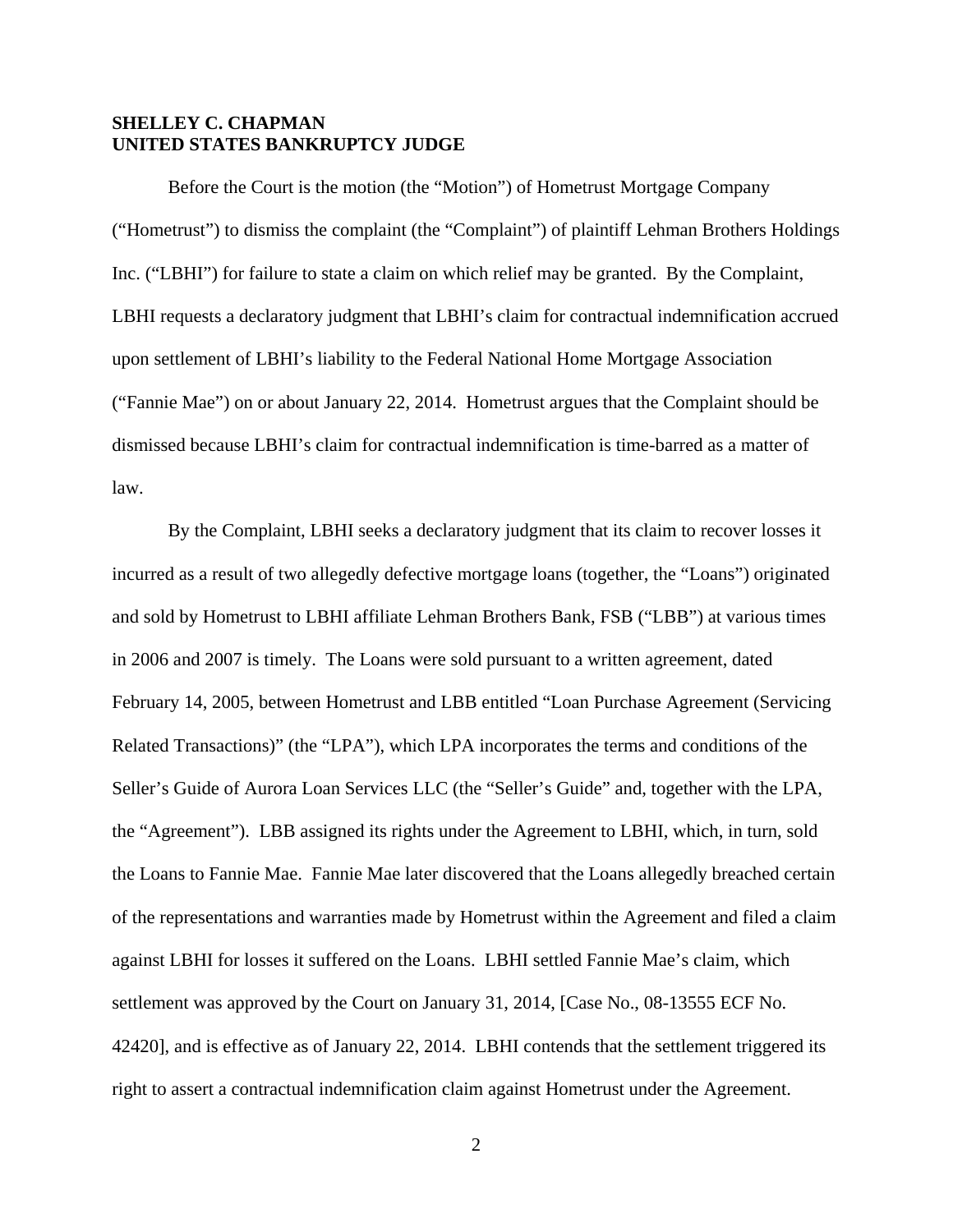Hometrust asserts that LBHI's claim is simply a breach of contract claim based on Hometrust's alleged breaches of the representations and warranties of the Agreement, and is not a separate claim for contractual indemnification. Hometrust therefore argues that LBHI's claim accrued at the time of Hometrust's alleged breach of the representations and warranties -- that is, in 2006 and 2007, when Hometrust sold the Loans to LBB. Accordingly, Hometrust argues that because the Complaint was not filed until October 31, 2014, more than seven years after the Loans were sold to LBB, LBHI's claim is time-barred by New York's six-year statute of limitations for breach of contract actions.

On January 12, 2015, Hometrust filed a motion to withdraw the reference with the United States District Court for the Southern District of New York, arguing that this matter is a non-core state law contract dispute. The motion to withdraw the reference was assigned to Judge Paul A. Englemayer as Case No. 15-cv-304. Judge Engelmayer denied the motion to withdraw the reference by an order dated February 13, 2015. The matter has been fully briefed and the Court heard extensive oral argument on February 17, 2015.<sup>1</sup>

The Court entered an order denying the Motion on March 31, 2015 [ECF No. 28]. The order noted that this written decision explaining the Court's reasoning would follow.

#### **STANDARD**

Rule 7012(b) of the Federal Rules of Bankruptcy Procedure, which incorporates Federal Rule of Civil Procedure  $12(b)(6)$  ("Rule  $12(b)(6)$ "), permits a bankruptcy court to dismiss an adversary proceeding if a plaintiff's complaint fails to state a claim upon which relief may be granted. *See* FED. R. BANKR. P. 7012(b). In reviewing a motion to dismiss under Rule 12(b)(6),

<sup>&</sup>lt;sup>1</sup> Concurrent with oral argument on this matter, the Court also heard oral argument on defendant LHM Financial Corporation's motion to dismiss the complaint in *LBHI v. LHM Financial Corp.*, Adv. Proc. No. 14-02393 (SCC). LHM Financial Corporation's motion to dismiss was based on the same theory as the Motion in this matter and the parties in this matter and *LBHI v. LHM Financial Corp.* were represented by the same counsel.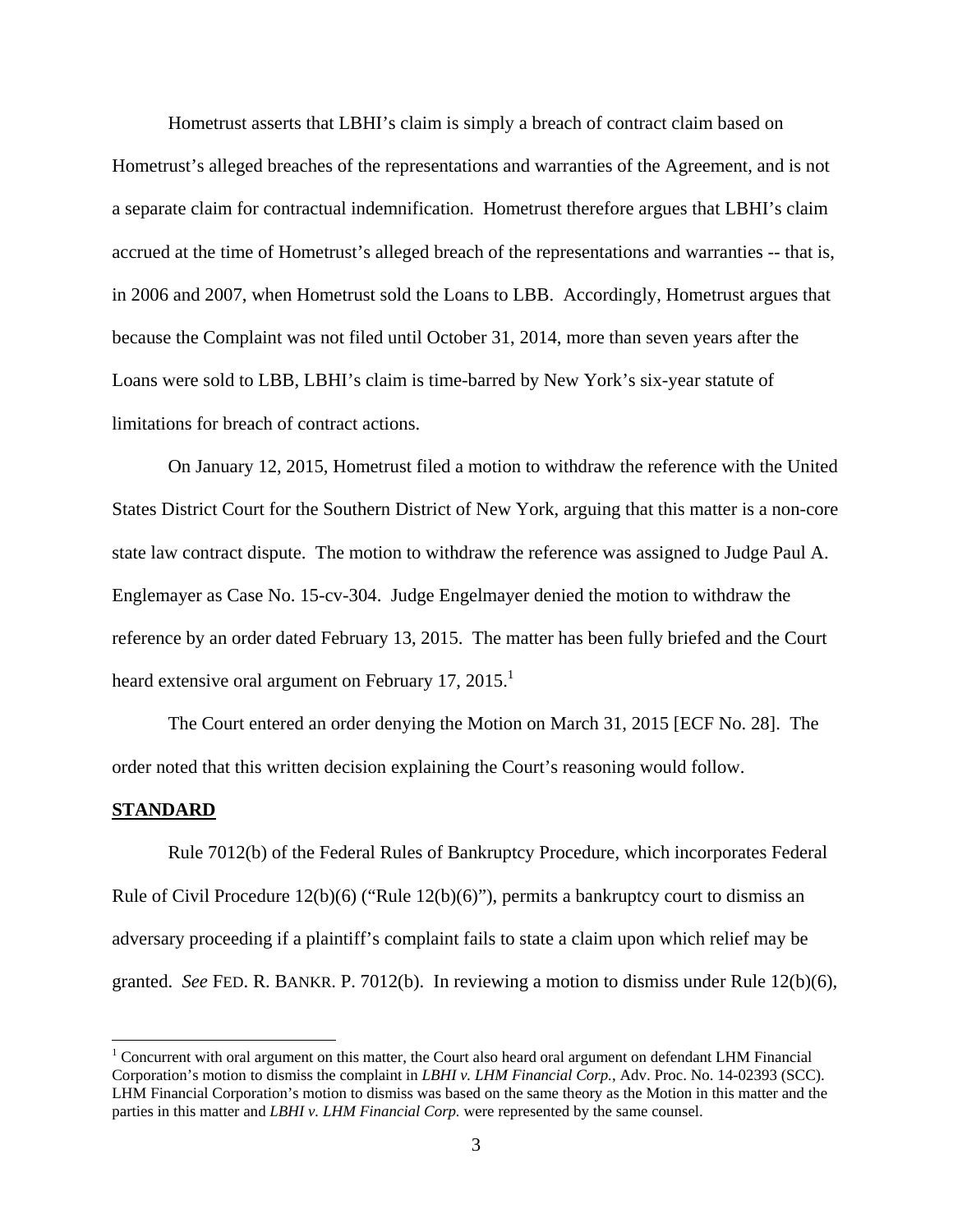the Court accepts the factual allegations of the complaint as true and draws all reasonable inferences in the plaintiff's favor. *Ashcroft v. Iqbal*, 556 U.S. 662, 678 (2009); *Bell Atlantic Corp. v. Twombly*, 550 U.S. 544, 555-56 (2007); *E.E.O.C. v. Staten Island Sav. Bank*, 207 F.3d 144, 148 (2d Cir. 2000). To survive a challenge to the adequacy of a complaint under Rule 12(b)(6), the factual allegations in a complaint must be supported by more than mere conclusory statements. *Twombly*, 550 U.S. at 555. The allegations must be sufficient "to raise a right to relief above the speculative level" and provide more than a "formulaic recitation of the elements of a cause of action." *Id.* (citations omitted).

A court may dismiss a complaint unless a plaintiff pleads "enough facts to state a claim to relief that is plausible on its face." *Twombly*, 550 U.S. at 570. "[O]nly a complaint that states a plausible claim for relief survives a motion to dismiss." *Iqbal*, 556 U.S. at 679 (citing *Twombly*, 550 U.S. at 556). Therefore, the appropriate inquiry "is not whether a plaintiff is likely to prevail, but whether [he] is entitled to offer evidence to support [his] claims." *Chance v. Armstrong*, 143 F.3d 698, 701 (2d Cir. 1998) (citations omitted).

### **BACKGROUND**

### **Hometrust Originates the Loans and Sells the Loans to LBB**

Prior to its bankruptcy, and at all relevant times, LBHI engaged in the purchase and sale of mortgage loans directly or through affiliates, including LBB, and then sold the loans to third parties, including Fannie Mae. Complaint ¶ 11. Hometrust engages, and at all relevant times engaged, in the origination and sale of mortgage loans. *Id*. ¶ 12. Over the course of the years 2006 and 2007, Hometrust sold the Loans to LBB pursuant to the terms of the Agreement. The Loans are:

• Loan \*\*\*\*9647, sold on May 31, 2006: and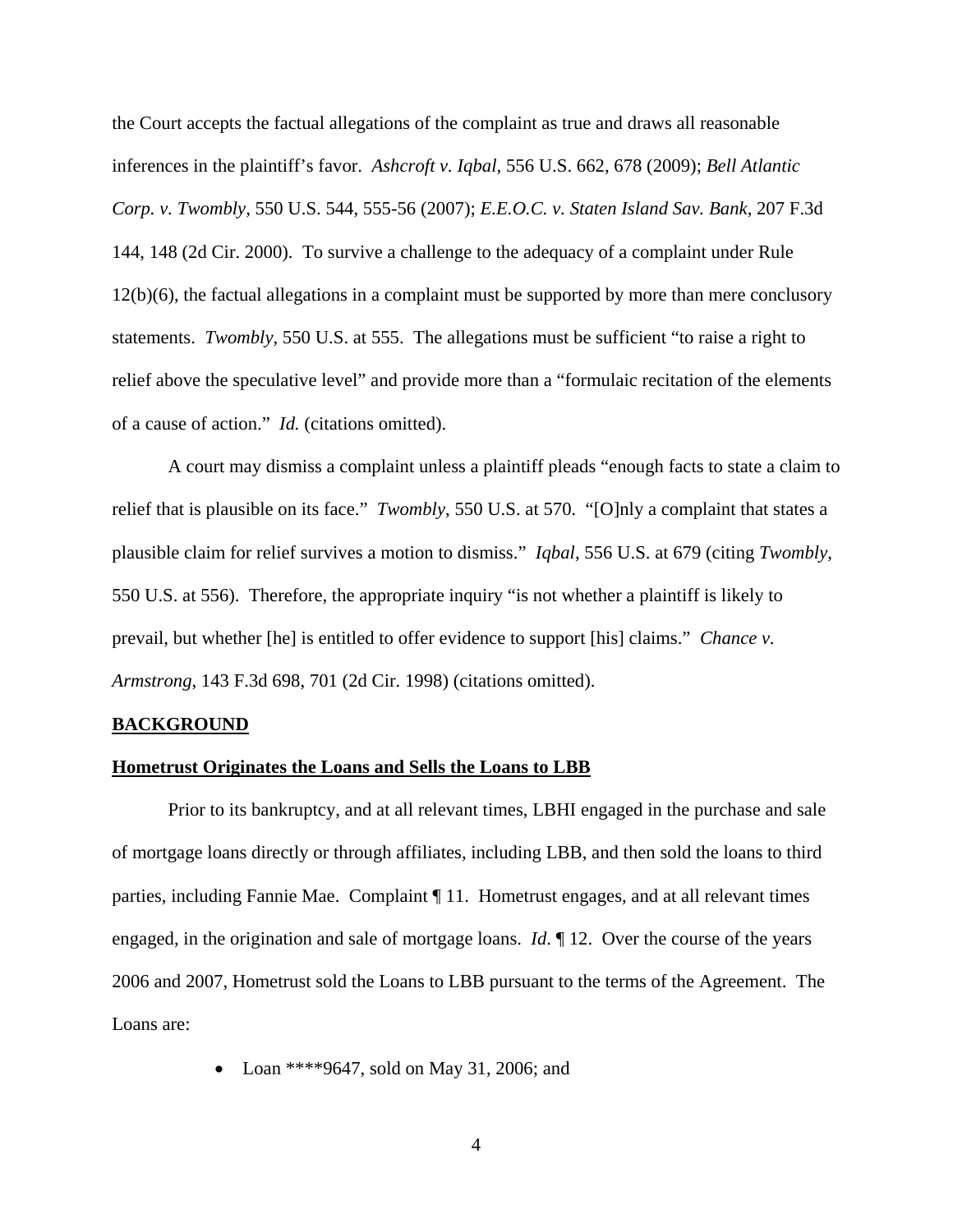Loan \*\*\*\*4238, sold on February 26, 2007. *Id*. ¶¶ 17-18.

LBB assigned to LBHI all of its rights and remedies under the Agreement pertaining to the Loans. *Id.* ¶ 19. LBHI subsequently sold the Loans to Fannie Mae. *Id.* ¶ 2

## **Fannie Mae's Claim against LBHI for Breach of Hometrust's Representations under the Agreement**

 Pursuant to the Agreement, Hometrust made a number of representations, warranties, and covenants concerning the accuracy and preparation of the loan documentation and Hometrust's origination and processing of the Loans. *See e.g.*, Seller's Guide [ECF No. 1, Ex. B] §§ 703(1), 703(8), 703(12), 703(21). In instances in which Hometrust served as underwriter of loans, Hometrust made additional representations that such underwriting would be in strict compliance with the underwriting guidelines in the Seller's Guide and would be performed with the same care and diligence as an experienced underwriter performing such duties in the industry and, in any event, with no less care and diligence than if Hometrust was performing underwriting for its own account. *See* Seller's Guide [ECF No. 1, Ex. B] § 717.

 The Complaint alleges that Fannie Mae discovered breaches of the representations, warranties, and/or covenants in the Loans. Complaint ¶ 29. The Complaint further alleges that LBHI confirmed that Hometrust breached its representations, warranties, and/or covenants under the Agreement, causing LBHI's loss. *Id*. ¶ 30. Finally, the Complaint specifically alleges breaches by Hometrust with respect to each of the Loans:

- With respect to Loan \*\*\*\*9647, the Complaint alleges misrepresentations in the loan documents related to the borrower's other debt obligations that purportedly constituted breaches of the representations, warranties, and/or covenants of sections 703(1) and 703(12) of the Seller's Guide. *See id*. ¶¶ 31-32.
- With respect to Loan \*\*\*\*4238, the Complaint alleges misrepresentations in the loan documents related to the borrower's income and employment that purportedly constituted breaches of the representations, warranties, and/or covenants of sections 703(1) and 703(12) of the Seller's Guide, and failure to comply with proper underwriting procedures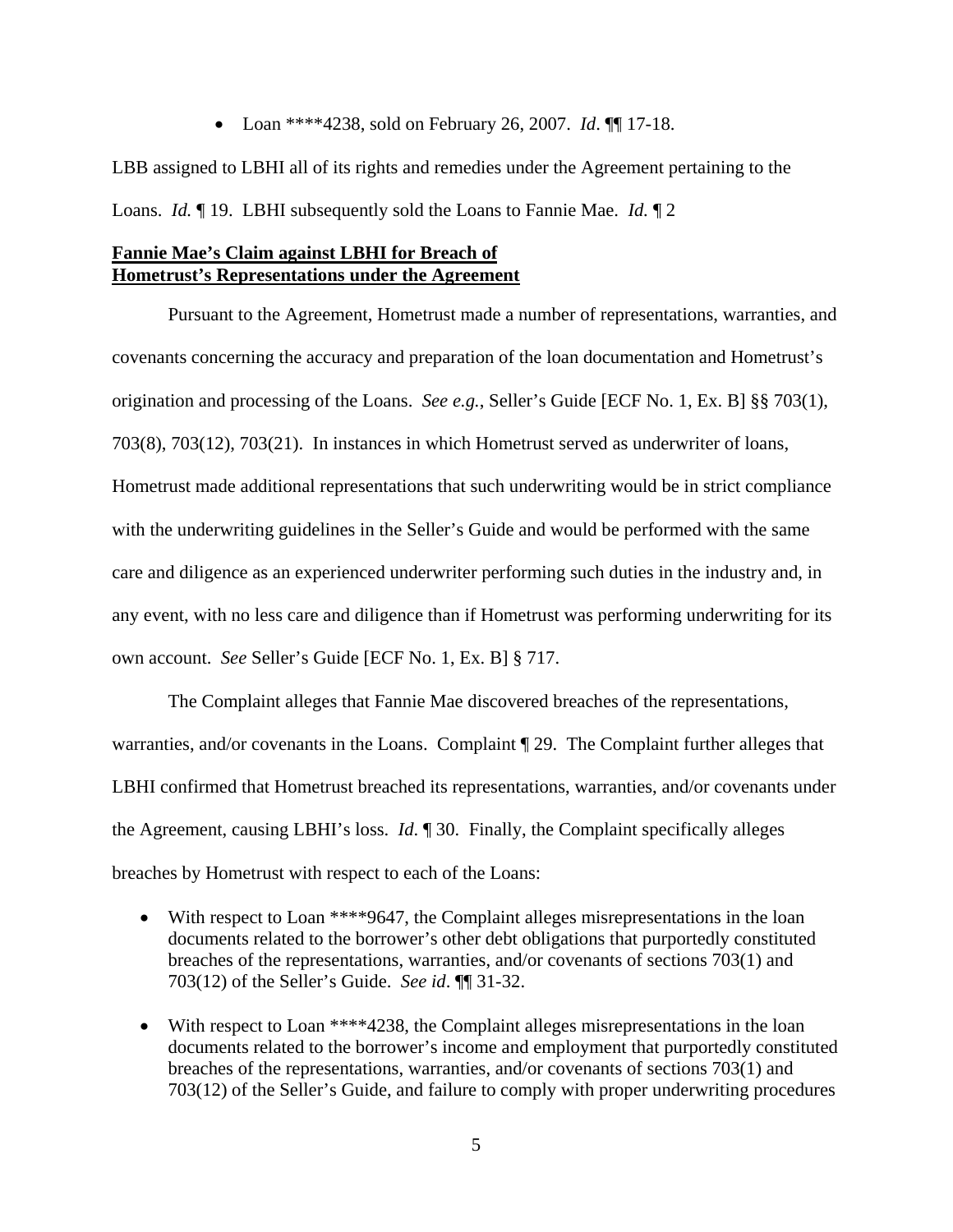and the loan program profile that purportedly constituted breaches of the representations, warranties, and/or covenants of sections 703(8), 703(21), and 717(1) of the Seller's Guide. *See id*. ¶¶ 33-36.

On September 22, 2009, Fannie Mae filed proofs of claim in LBHI's bankruptcy proceeding to recover losses on the allegedly defective mortgage loans sold to it by LBHI. Complaint ¶ 37. LBHI settled Fannie Mae's claim, which settlement the Court approved on January 22, 2014 [Case No., 08-13555 ECF No. 42153] (the "Fannie Mae Settlement"). Pursuant to the Fannie Mae Settlement, Fannie Mae received an allowed general unsecured claim against LBHI in the amount of \$2.15 billion. The Complaint alleges that it was Hometrust's breaches of the representations, warranties, and/or covenants made under the Agreement that caused LBHI to compensate Fannie Mae, pursuant to separate agreements between LBHI and Fannie Mae that were co-extensive with the representations, warranties, and/or covenants contained in the Agreement, and, ultimately, pursuant to the Fannie Mae Settlement. *See* Complaint ¶¶ 29, 37.

## **The ADR Procedures and Hometrust's Refusal to Reimburse LBHI**

 On June 24, 2014, the Court entered Alternative Dispute Resolution Procedures Order for Indemnification Claims of The Debtors Against Mortgage Loan Sellers [Case No., 08-13555 ECF Nos. 44846 & 45277] (the "ADR Order"). On July 17, 2014, LBHI sent a letter to Hometrust seeking indemnification for losses suffered by LBHI in connection with the Fannie Mae Settlement. *See* [ECF No.1, Ex. C]. Hometrust responded to the letter with a refusal to indemnify LBHI, asserting that LBHI's claim is barred in its entirety by the applicable statute of limitations. Complaint ¶ 41. LBHI states in its opposition to the Motion that numerous originators and other third parties have refused or may refuse to engage in the substantive negotiations envisioned by the ADR Order on the basis that such parties are joining Hometrust in asserting that LBHI's claims for indemnification are time-barred.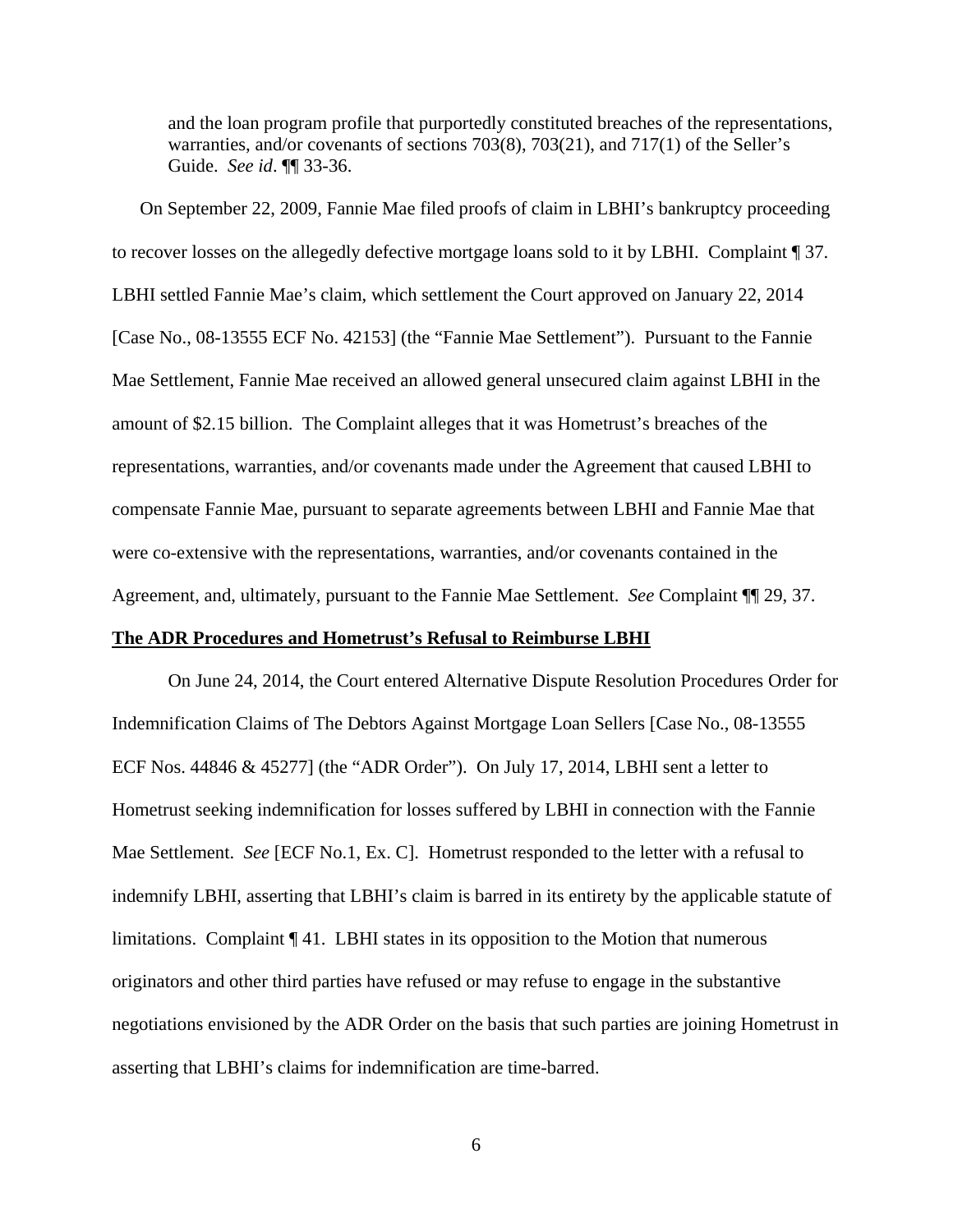#### **DISCUSSION**

LBHI argues that its claim is for contractual indemnification under the Agreement; LBHI asserts that, under New York law, and, specifically, under *McDermott v. City of New York*, 406 N.E.2d 460 (N.Y. 1980) and its progeny, such a claim for indemnification does not accrue until liability to a third party is fixed or payment is made. *See McDermott*, 406 N.E.2d at 462 (citations omitted) ("since the cause of action [for indemnification] is not complete until loss is suffered, familiar Statute of Limitations principles dictate that accrual occurs upon payment by the party seeking indemnity"); *Sompo Japan Ins. Co. of Am. v. Norfolk S. Ry. Co.*, 762 F.3d 165, 188 (2d Cir. 2014) (citations omitted) ("a claim for contractual indemnification only accrues once the indemnitee has suffered a loss, *i.e.*, made a payment"). Accordingly, LBHI argues that the six-year statute of limitations on its claim did not begin running until January 22, 2014, the date of the Fannie Mae Settlement.

In response, Hometrust argues that the Agreement does not provide for a separate claim for contractual indemnification, but makes indemnification but one of a suite of available "remedies" for a breach of the Agreement's representations and warranties. Hometrust submits that *McDermott* and its progeny are inapposite because, while such cases found an implied indemnification right in a tort context, there can be no implied indemnification right in a contract context. Hometrust thus argues that, notwithstanding LBHI's label of its claim as one for "contractual indemnification," there is no such right under the Agreement and the Court cannot read such a right into the Agreement. If Hometrust's interpretation of the Agreement is correct, and indemnification is simply a remedy under the Agreement, indemnification cannot serve as a basis for LBHI's claim. *See Lehman XS Trust, Series 2006-4N ex rel. U.S. Bank Nat'l Ass'n v. Greenpoint Mortg. Funding, Inc.*, 991 F. Supp. 2d 472, 476-77 (S.D.N.Y. 2014) (citations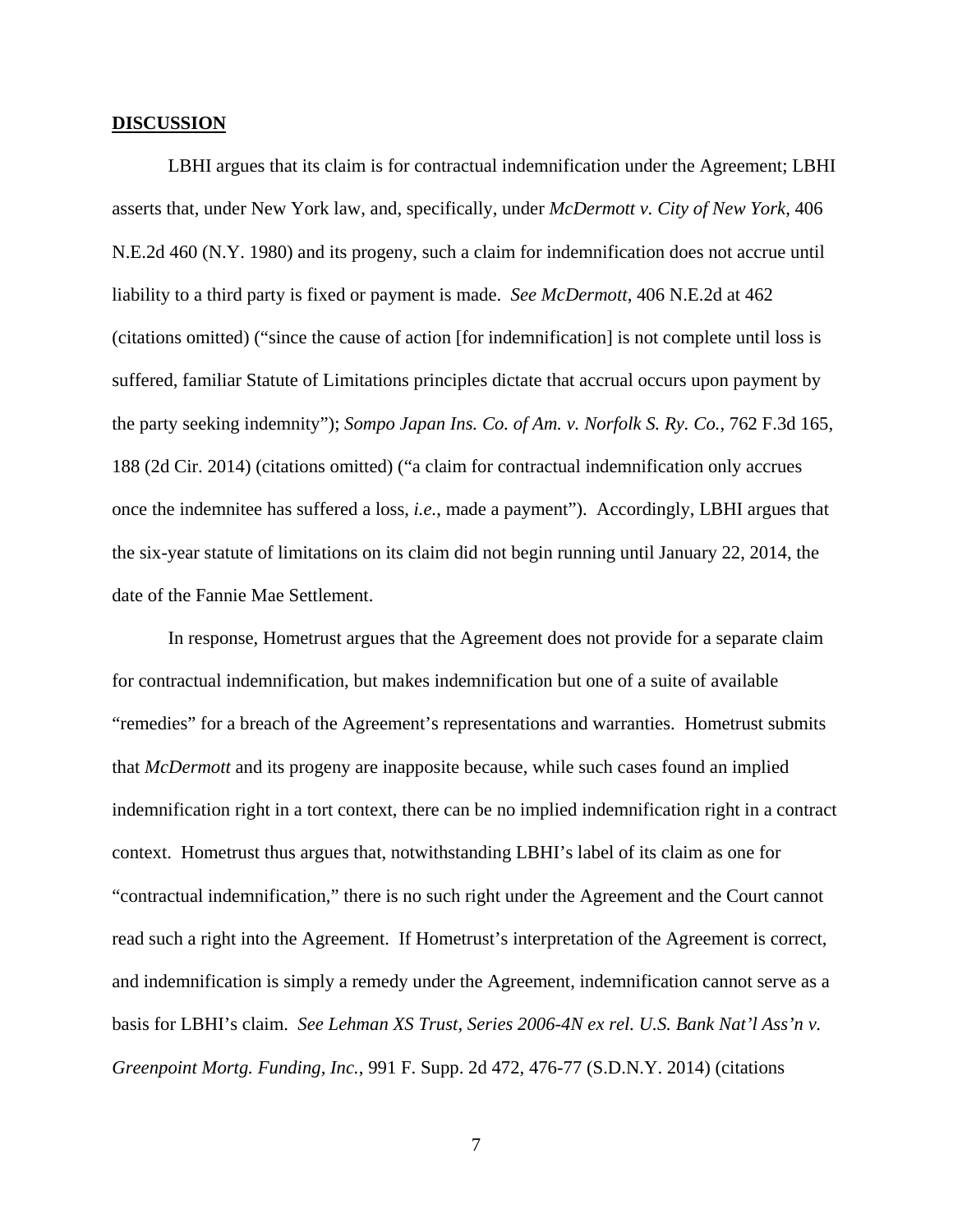omitted) (holding that New York law "does not recognize pre-suit remedial provisions in contracts as constituting separate promises which can serve as the basis for independent causes of action."). LBHI's claim would thus be a simple breach of contract claim based on Hometrust's alleged breach of the Agreement's representations and warranties, which claim would have accrued, under New York law, when LBHI had a legal right to demand payment, as of the date the Agreement was breached. *See e.g.*, *Hahn Auto. Warehouse, Inc. v. Am. Zurich Ins. Co.*, 967 N.E.2d 1187, 1190 (N.Y. 2012); *Wells Fargo Bank, N.A. v. JPMorgan Chase Bank, N.A.*, No. 12 Civ. 6168 (MGC), 2014 WL 1259630 at \*2 (S.D.N.Y. Mar. 27, 2014) ("[I]t is well settled that the statute of limitation for breach of contract begins to run from the day the contract was breached, not from the day the breach was discovered, or should have been discovered." (quoting *ABB Indus. Sys., Inc. v. Prime Tech., Inc.*, 120 F.3d 351, 360 (2d Cir. 1997)). Simply stated, under Hometrust's theory, the Agreement would have been breached with respect to each allegedly defective Loan when Hometrust sold it to LBB, LBHI's assignor, (i.e., in 2006 and 2007), and thus LBHI's claim is time-barred. *See* N.Y. C.P.L.R. § 213(2) (statute of limitations for breach of contract claims is six years).

The disposition of the Motion turns on an interpretation of the Agreement and, specifically, whether the Agreement gives LBHI, as assignee of LBB's rights under the Agreement, a contractual indemnification claim against Hometrust, as seller of the Loans, that is separate from a time-barred claim for a breach of the Agreement's representations and warranties.

## **The Parties' Textual Interpretations of the Agreement**

Not surprisingly, LBHI and Hometrust each strenuously argue that a plain reading of the relevant portions of the Agreement mandates a finding in its favor. LBHI argues that a right to a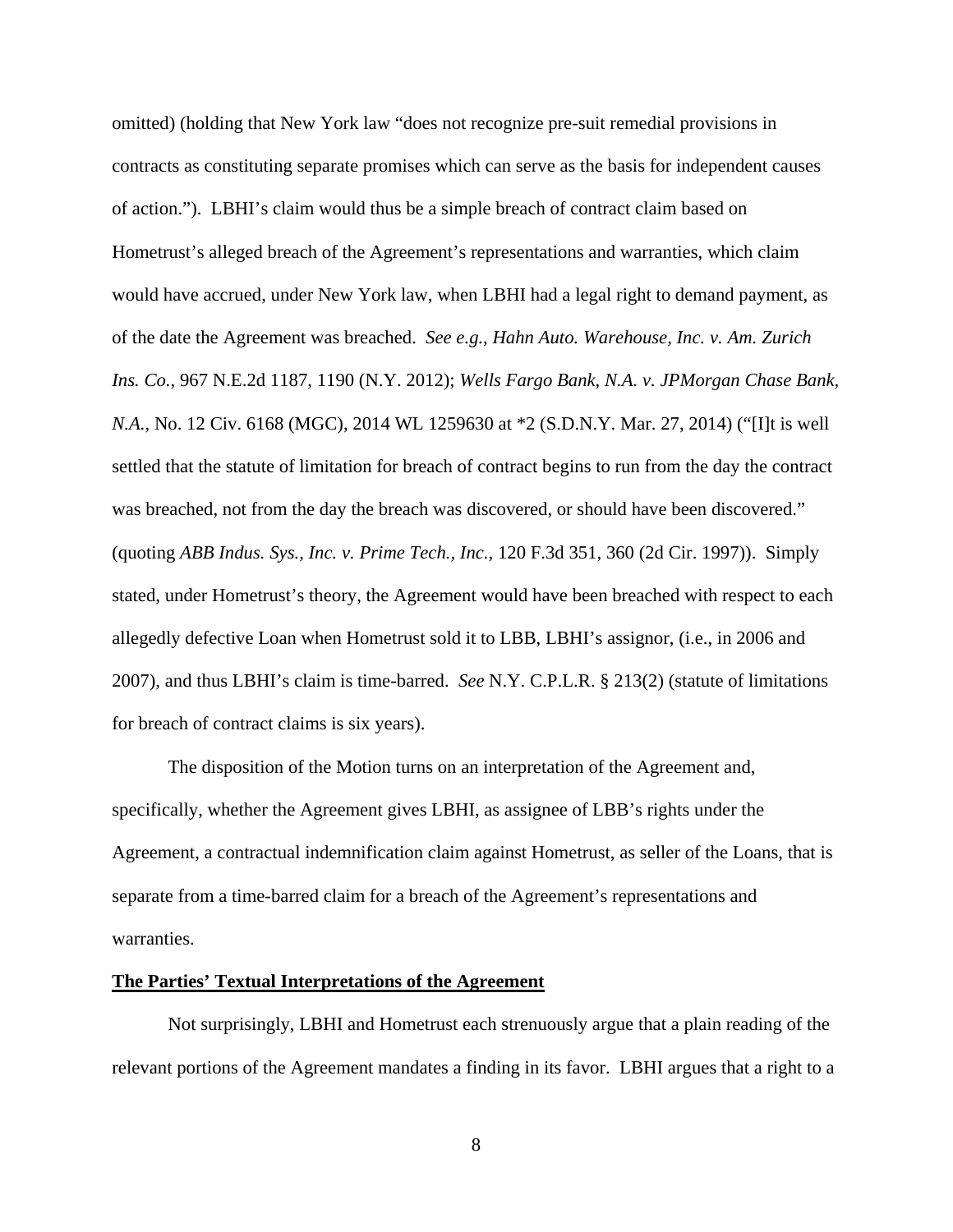separate claim for indemnification is explicitly set forth in section 711 of the Seller's Guide, which is entitled "Indemnification and Third Party Claims" and provides, in relevant part:

In addition to any repurchase and cure obligations of Seller, and any and all other remedies available to Purchaser under this Seller's Guide and the Loan Purchase Agreement, Seller shall indemnify Purchaser and Purchaser's designee (including, without limitation, any subsequent holder of any Note) from and hold them harmless against all claims, losses, damages, penalties, fines, claims, forfeitures, lawsuits, court costs, reasonable attorney's fees, judgments and any other costs, fees and expenses that the Purchaser may sustain in any way related to or resulting from any act or failure to act or any breach of any warranty, obligation, representation or covenant contained in or made pursuant to this Seller's Guide or the Loan Purchase Agreement by any agent, employee, representative or officer of Seller or Seller's correspondent.

Seller's Guide [ECF No. 1, Ex. B] § 711.

LBHI argues that the introductory language makes clear that the rights delineated in section 711 are "in addition to" all other remedies given to the Purchaser under the Agreement in the event of a breach of the Seller's representations and warranties, including the remedies granted to the Purchaser pursuant to section 710 of the Seller's Guide, entitled "Repurchase Obligation."

By contrast, Hometrust argues that the Agreement makes clear that indemnification is a "remedy" under the Agreement, and not a separate right of action. With respect to section 711 of the Seller's Guide, Hometrust's interpretation is that the introductory language of section 711 -- "[i]n addition to any repurchase and cure obligations of Seller, and any and all other remedies available to Purchaser under this Seller's Guide and the Loan Purchase Agreement" -- means that Purchaser's rights under section 711 are grouped with, and therefore the same as, "all other remedies available to Purchaser." Hometrust also asserts that indemnification is a remedy under the Agreement, making much of the fact that indemnification is included in the list of remedies set forth in section 710 of the Seller's Guide, which section provides, in relevant part, that "all of Purchaser's remedies hereunder, including, without limitation, the repurchase obligation with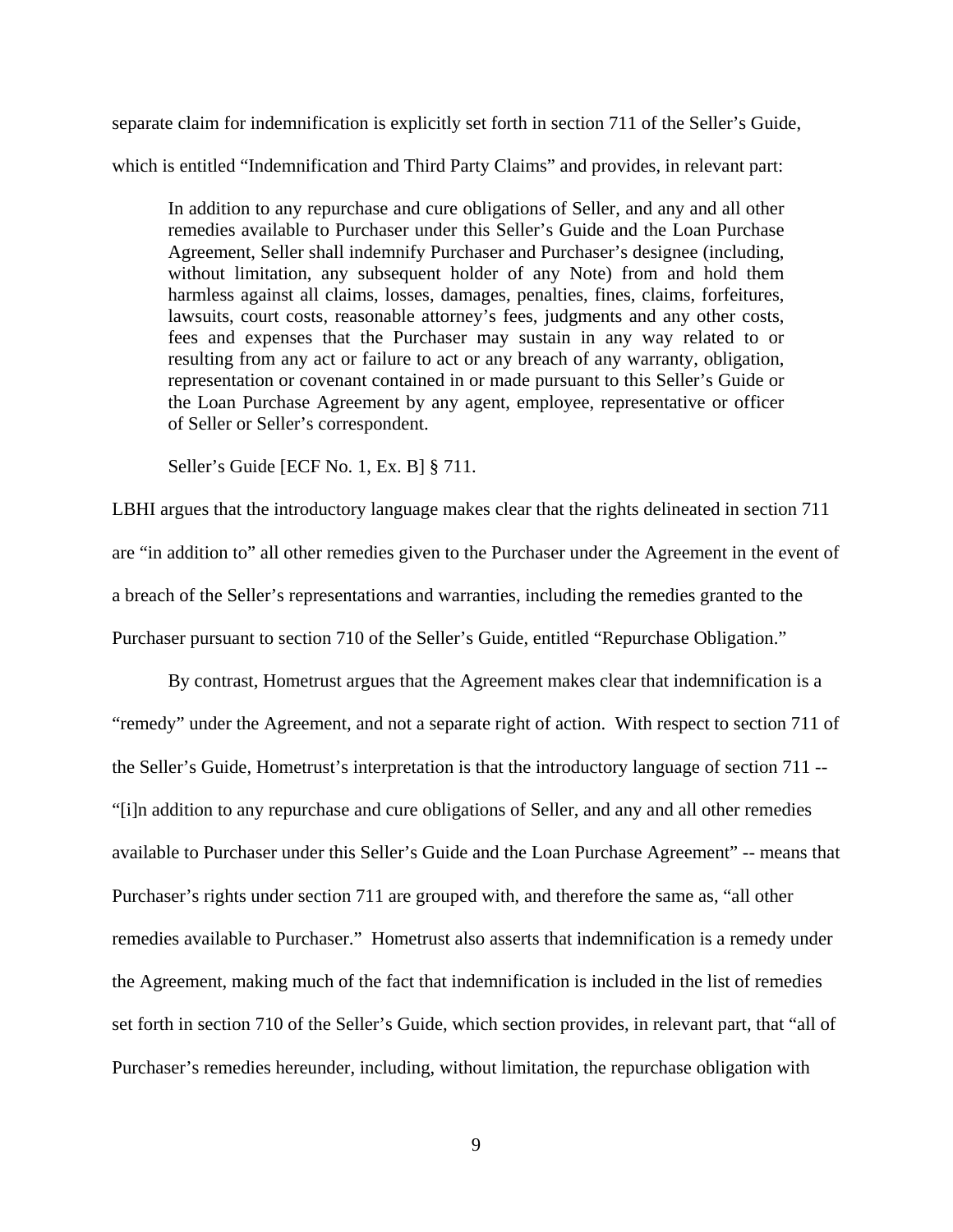respect to the Mortgage Loan, the purchase obligation with respect to the Mortgaged Property, and the indemnification with respect to any breach of a representation, warranty or covenant...".<sup>2</sup>

#### **DECISION**

 "The objective of contract interpretation is to give effect to the expressed intentions of the parties." *Record Club of America, Inc. v. United Artists Records, Inc.*, 890 F.2d 1264, 1271 (2d Cir. 1989) (citations omitted). Courts should, where possible, interpret a contract in a way that does not place undue emphasis upon particular words or phrases and gives effect to all words chosen by the parties. *See In re MF Global Inc.*, 496 B.R. 315, 319 (S.D.N.Y. 2013) ("Courts should read the integrated contract 'as a whole to ensure that undue emphasis is not placed upon particular words and phrases and to safeguard against adopting an interpretation that would render any individual provision superfluous.'") (quoting *Law Debenture Trust Co. of N.Y. v. Maverick Tube Corp.*, 595 F.3d 458, 467 (2d Cir. 2010)).

Hometrust's interpretation of the Agreement is at odds with these fundamental principles of contract interpretation in several respects. It does not give effect to all of the Agreement's provisions, specifically section 711 of the Seller's Guide, and it places undue emphasis on the inclusion of the word "indemnification" in section 710 of the Seller's Guide, a section that otherwise is addressed to the remedies of the contracting parties and not third parties.<sup>3</sup> As Hometrust points out, "indemnification" is listed as a "remedy" in section 710 of the Seller's

 $2$  The full text of the last paragraph of section 710 of the Seller's Guide provides:

All of Purchaser's remedies hereunder, including, without limitation, the repurchase obligation with respect to the Mortgage Loan, the purchase obligation with respect to the Mortgaged Property, and the indemnification with respect to any breach of a representation, warranty or covenant (or any other Event of Default), shall exist regardless of (i) the dates of Purchaser's discovery and notice to Seller of the breach and Purchaser's demand for any remedy and (ii) any limitation or qualification of a representation or warranty as being made "to Seller's knowledge" or "to the best of Seller's knowledge" or any similar qualification relating to the knowledge of Seller. Notwithstanding any other provision of the Seller's Guide or Loan Purchase Agreement to the contrary, Seller shall remain liable for all remedies hereunder, even if Purchaser discovers a breach after the Mortgage Loan is liquidated in foreclosure.

Seller's Guide [ECF No. 1, Ex. B] § 710.

<sup>3</sup> *See e.g.*, *Aurora Commercial Corp. v. Standard Pac. Mortg.*, No. 12-cv-3138-WJM-KLM, 2014 WL1056383 (D. Colo. March 19, 2014).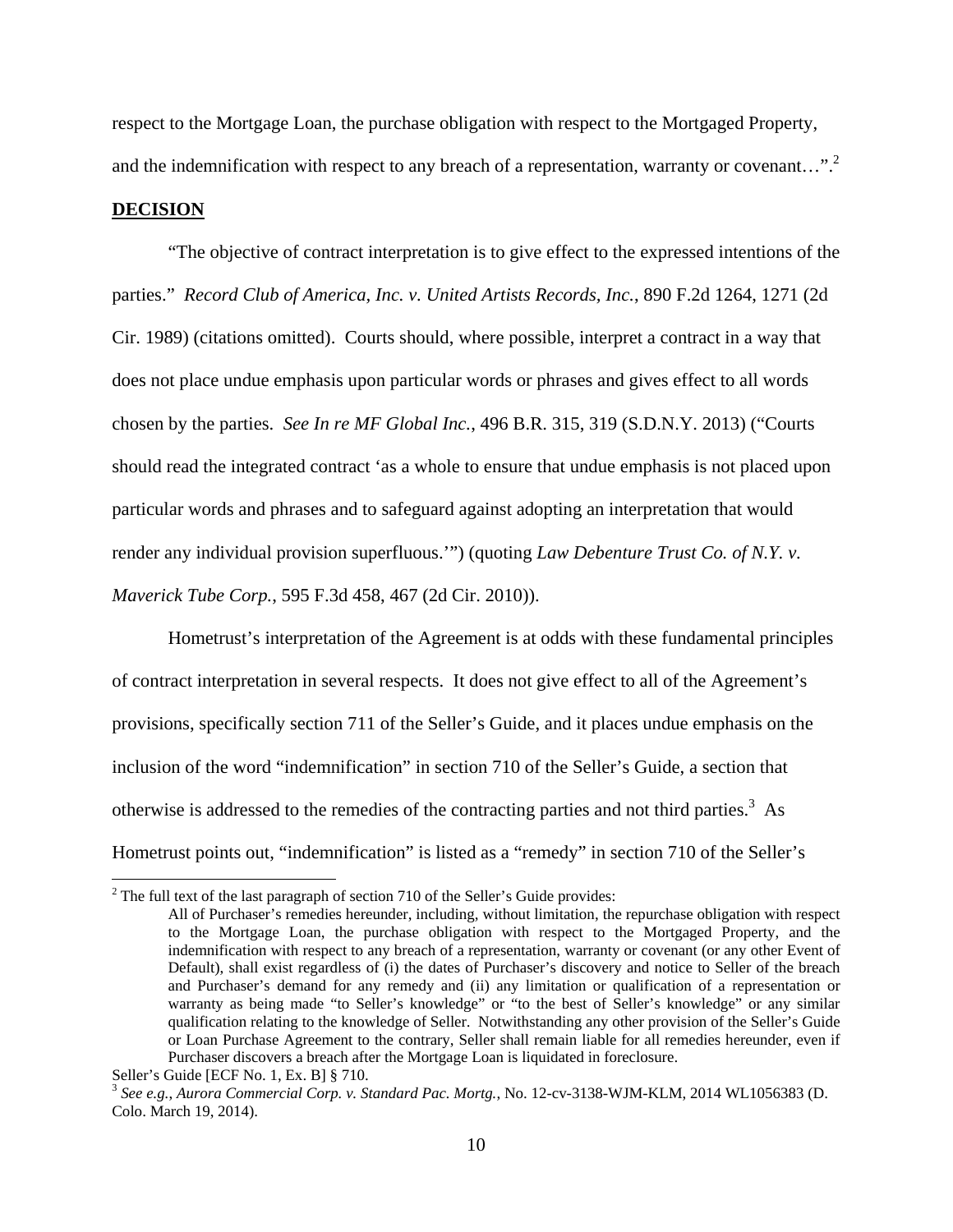Guide. If, as Hometrust urges, section 711 provides a second identical remedy, albeit under the heading "Indemnification and Third-Party Claims," it is difficult to articulate a distinction between the remedy of indemnification in section 710 of the Seller's Guide and the remedy of indemnification in section 711 of the Seller's Guide. If there is no distinction, section 711 of the Seller's Guide adds nothing to the rights and obligations the parties have assumed pursuant to section 710 of the Seller's Guide; accordingly, it is wholly superfluous and without effect. Hometrust made no attempt to draw such a distinction in its papers; moreover, counsel to Hometrust was unable to articulate a distinction at oral argument. *See* February 17, 2015 H'rg Tr. 34:5-35:8.

Hometrust's interpretation of the Agreement requires that the Court find that the inclusion of the word "remedies" in section 711 of the Seller's Guide transforms section 711 into a section 710 pre-suit remedial provision. As noted by LBHI, Hometrust's interpretation of section 711 of the Seller's Guide places undue emphasis on the word "remedies," and ignores the fact that the sentence containing the word "remedies" is introducing the rights of the Purchaser under section 711 of the Seller's Guide as "in addition to…any and all other remedies available to Purchaser under this [Agreement]." This context suggests that the rights under section 711 of the Seller's Guide are of a different character than the other remedies under the Agreement. Sections 710 and 711 of the Seller's Guide must be read together to provide the Purchaser (i) rights under section 710, which rights include indemnification, and (ii) additional rights under section 711, of a different character than those given under section 710, including rights exercisable by third parties who were not parties to the Agreement in the first instance.<sup>4</sup>

<sup>&</sup>lt;sup>4</sup> Hometrust's interpretation of the Agreement also runs counter to market expectations and practices, as evidenced by market behavior. Specifically, Hometrust's interpretation of the Agreement would require the Court to find that sophisticated market participants did not, and could not, contract to account for the real risk that a loan re-seller's right to indemnification from a loan originator could become time-barred. At oral argument, Hometrust's counsel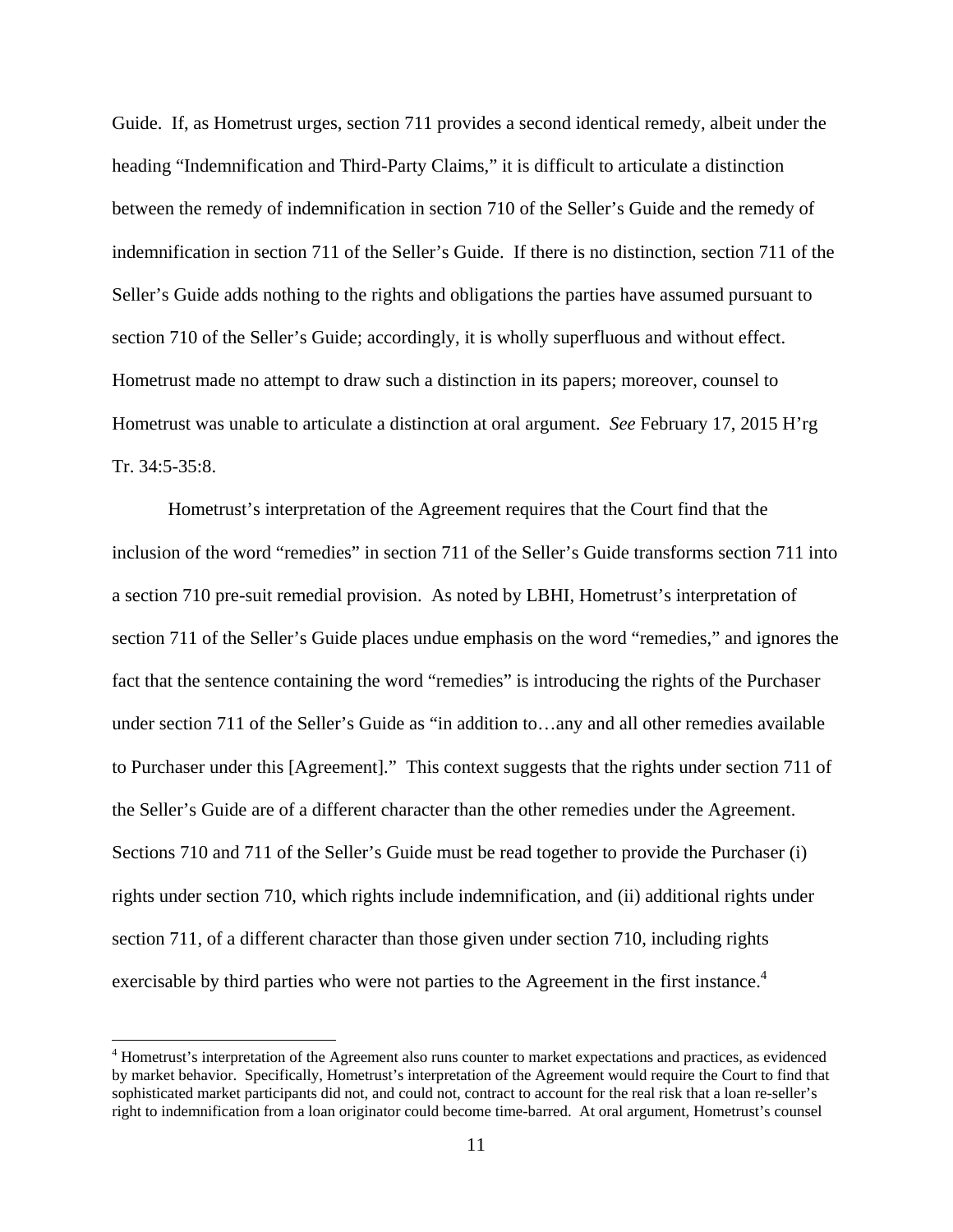Hometrust invites the Court to view (i) the failure of LBB and LBHI to "draft around" the statute of limitations risk when it drafted the Agreement, (ii) the failure of LBHI to preserve its rights in its disposition of the Fannie Mae claims, and (iii) the failure of the sophisticated participants in the broader securitization market to account for this risk in loan re-sale agreements similar to the Agreement as "bad business decisions." *See* February 17, 2015 H'rg Tr. 26:19-28:2. Far more likely is that LBB and LBHI behaved in accordance with the broader market's practice and expectations; namely, that the statute of limitations on a loan re-seller's right to indemnification from a loan originator is part of a package of bargained-for rights and should be available when the re-seller makes a payment to a third party. Otherwise, the detailed and extensive documents that comprise the Agreement and countless others like it are replete with indemnification rights that are, at best, fleeting, and at worst, illusory. *See generally*  February 17, 2015 H'rg Tr. 15:15-16:19; 23:5-23:16; 26:19-28:2; 39:4-42:15.

## **Case Law Interpreting the Agreement**

<u> 1989 - Johann Stoff, amerikansk politiker (d. 1989)</u>

confirmed that, under its interpretation of the Agreement, a party that subsequently sold the Loans and assigned its rights under the Agreement to a third-party (i) would be barred from making a claim against Hometrust for indemnification before the statute of limitations had run unless such party had actually made a payment to the third party, and (ii) could not assert a claim against Hometrust for indemnification if payment to the third party was made after the statute of limitations had run. Counsel for Hometrust thus confirmed that, if LBHI wanted to assert an indemnification claim against Hometrust one day before the statute of limitations had run but prior to LBHI making payment to Fannie Mae, such suit would be premature and, if such payment were made two days later, after the statute of limitations had run, LBHI's claim for indemnification would be time-barred. *See* February 17, 2015 H'rg Tr. 26:19-27:15. If the Agreement, and similar loan purchase agreements that incorporate similar seller's guides were interpreted this way, it would create a risk in re-selling purchased loans to the extent that a re-seller would be forced to rely on its counterparty identifying and demanding payment for any breaches of the representations and warranties made by the loan originator prior to the expiration of the statute of limitations if the re-seller's indemnification rights against the loan originator were to have any meaning. Given the relevance of such a risk to the securitization industry, the market might expect to see provisions accounting for this risk in sale agreements between re-sellers and parties like Fannie Mae, or perhaps see re-sellers making different representations, warranties, and covenants in such agreements than an originator would make in a sale agreement between an originator and a re-seller. Instead, a re-seller generally, and, as is the case here, makes representations, warranties, and covenants that are coextensive with the representations, warranties, and covenants made by the originator, and there is no separate provision dealing with the risk that an indemnification right held by the re-seller could be meaningless if the counterparty does not identify and demand payment for any breaches of the representations and warranties made by the loan originator prior to the expiration of the statute of limitations. The parties could have added an outside indemnification date but did not. *See infra*, n. 8.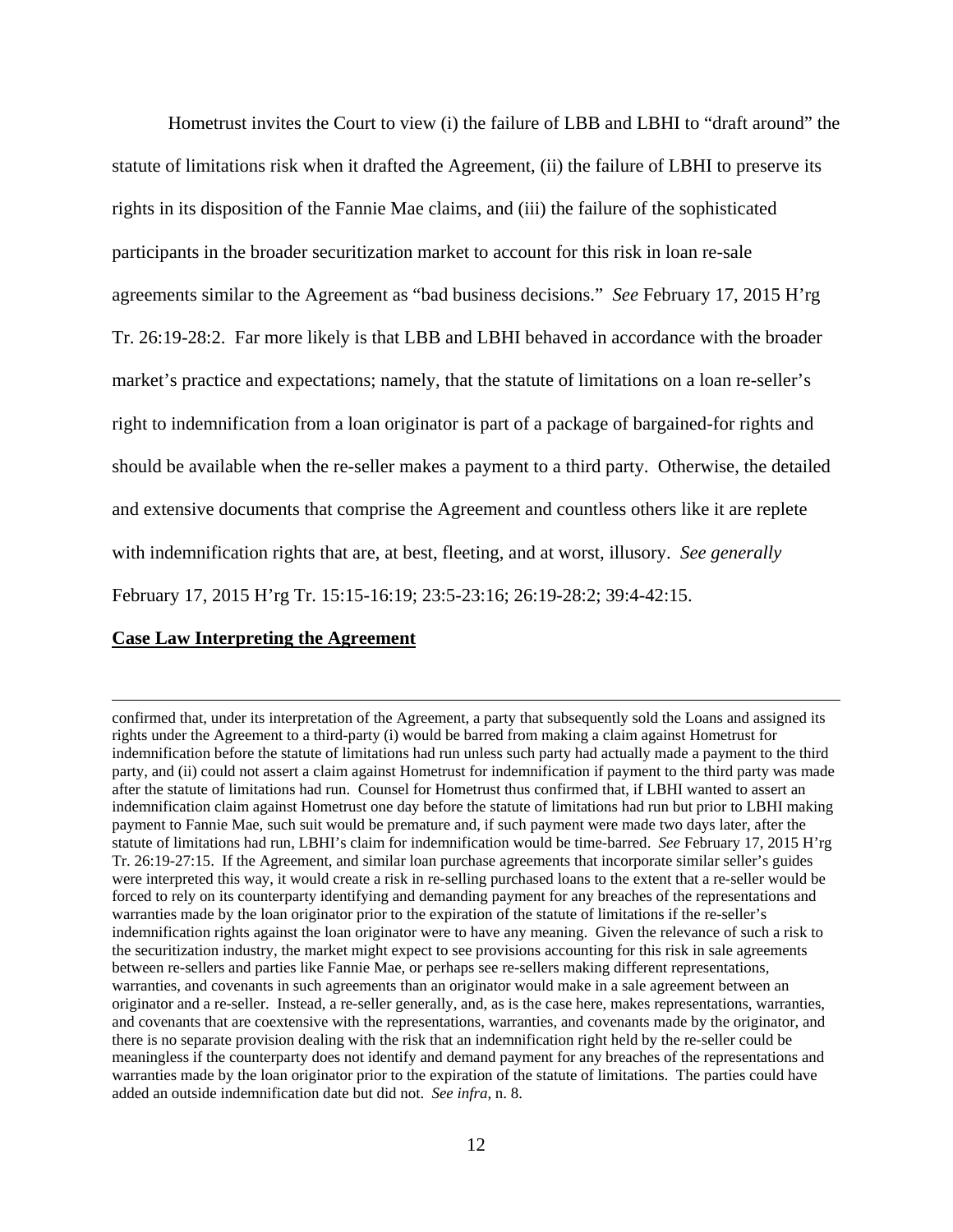While the parties have cited a number of cases in support of their arguments, relatively few of those cases actually consider whether a third-party claim for contractual indemnification exists under the Agreement and fewer still consider the issue in the amount of depth required to dispose of the issues raised by the instant Motion.

With respect to decisions interpreting the Agreement, Hometrust principally relies upon three cases from the District of Colorado -- *Lehman Bros. Holdings, Inc. v. Universal Am. Mortg. Co., LLC*, No. 13-cv-0092-WJM-BNB, 2014 WL 4269118 (D. Colo. Aug. 28, 2014) ("Universal IV")<sup>5</sup>; *Lehman Bros. Holdings, Inc. v. First Calif. Mortg. Corp.*, No. 13-cv-02113-CMA-KMT, 2014 WL 3843803 (D. Colo. Aug. 5, 2014) ("First California"); and *Lehman Bros. Holdings, Inc. v. Universal Am. Mortg. Co., LLC*, No. 13-cv-00093-CMA-MJW, 2014 WL 3843797 (D. Colo. Aug. 5, 2014) ("Universal III"). Hometrust urges that these decisions have interpreted the Agreement and have determined that there is no separate cause of action for indemnification contained therein. Hometrust also placed great emphasis, particularly at oral argument, on *Lehman Bros. Holdings Inc. v. Evergreen Moneysource Mortg. Co.*, 793 F. Supp. 2d 1189 (W.D. Wash. 2011) ("Evergreen"). None of these cases is persuasive, let alone dispositive, here.

None of *Universal IV*, *First California*, and *Universal III* mentions, let alone analyzes, section 711 of the Seller's Guide or attempts to determine whether it confers a right of action for indemnification separate from "indemnification" under section 710 of the Seller's Guide for breaches of representations, warranties, and/or covenants. Rather, each of these cases contains a conclusory statement that LBHI's claim for indemnification is time-barred. *See*, *Universal IV*,

<sup>5</sup> The District Court of Colorado considered a number of cases entitled *Lehman Bros. Holdings Inc. v. Universal Am. Mortg. Co., LLC* over the course of 2014, five of which are relevant here. To attempt to avoid confusion, the Court will refer to them herein as "Universal [Roman numeral]" with the Roman numeral determined by the chronological order in which the decisions were issued. For example, *Universal I* (defined below) was issued on January 27, 2014 and *Universal V* (defined below) was issued on October 9, 2014.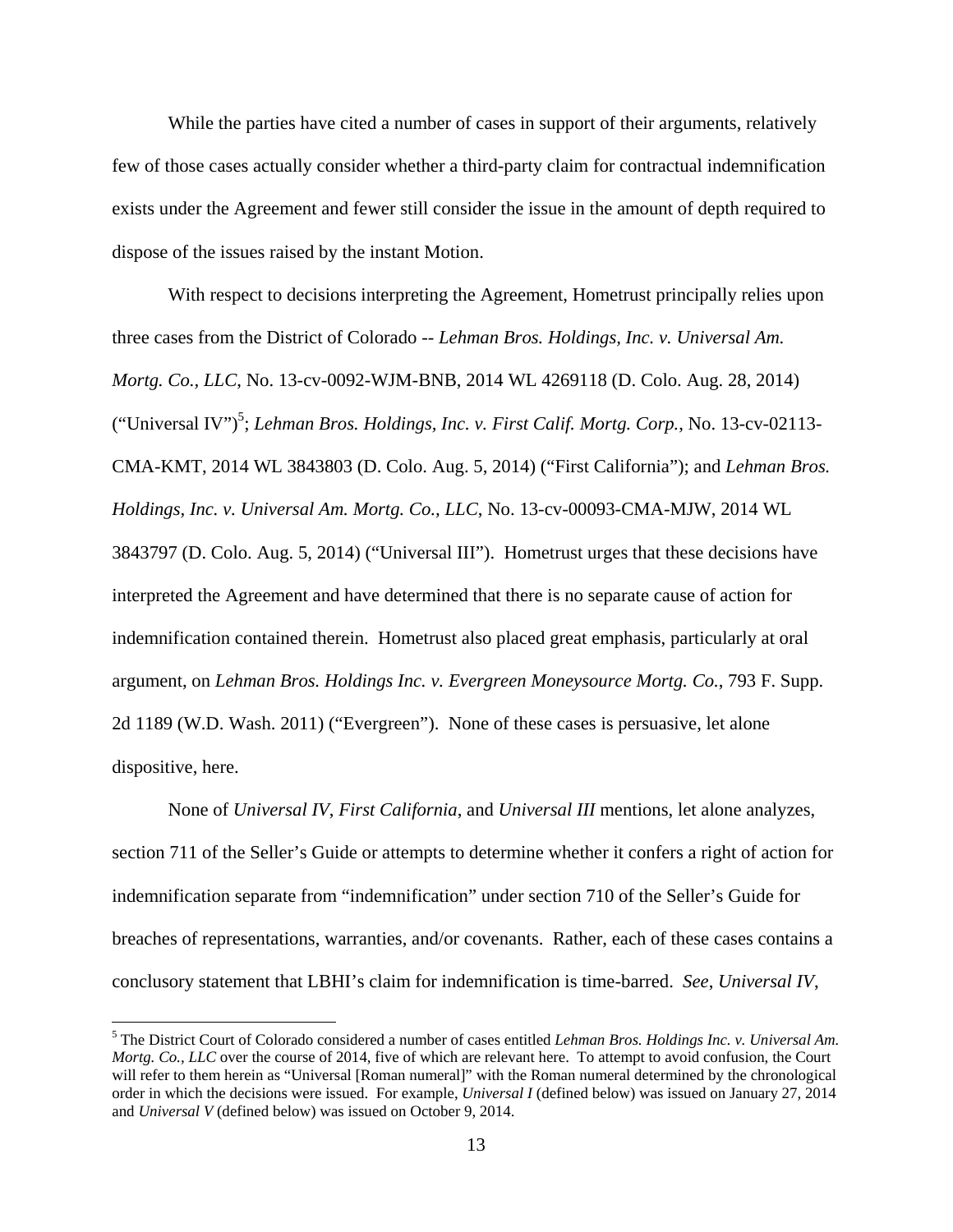2014 WL 4269118 at \*3 ("Defendant's alleged failure to repurchase the Storemski Loan and to indemnify [LBHI] for its losses from its payment to Freddie Mac are merely pre-suit contractual remedies."); *First California* 2014 WL 3843803 at \*2 ("[LBHI]'s argument that the statute of limitations accrual date was not triggered until it indemnified Fannie Mae has been rejected by this Court."); *Universal III*, 2014 WL 384397 at \*1 ("[LBHI]'s argument that the statute of limitations accrual date was not triggered until it indemnified Freddie Mac has been rejected by this Court."). In support of these conclusions, each decision refers to other cases in which the court, or another court in the District of Colorado, had considered a "similar" fact pattern. *See e.g.*, *Universal IV*, 2014 WL 4269118 at \*4 ("The Court has previously considered a similar argument in a related case, wherein the same Plaintiff alleged that the defendant's subsequent failure to repurchase the loan constituted a second breach that triggered a new limitations period.") (citing *Aurora Commercial Corp. v. Standard Pac. Mortg.*, No. 12-cv-3138-WJM-KLM, 2014 WL1056383 (D. Colo. March 19, 2014)); *First California*, 2014 WL 3843803 at \*1 n.2 ("Moreover, facing a similar fact pattern, another court in this district likewise determined that Plaintiff's claims are barred by [the applicable] statute of limitation" (citing *Lehman Bros. Holdings Inc. v. Universal Am. Mortg. Co., LLC*, 12 F. Supp. 3d 1355 (D. Colo. 2014) ("Universal I")); *Universal III*, 2014 WL 384397 at n. 2 ("Moreover, facing a similar fact pattern, another court in this district likewise determined that Plaintiff's claims are barred by [the applicable] statute of limitation") (citing *Lehman Bros. Holdings Inc. v. Universal Am. Mortg*. *Co., LLC*, No. 13-cv-00090-PAB-MJW, 2014 WL 3258409 (D. Colo. July 8, 2014) ("Universal  $\mathbf{II}^{\prime\prime})$ ).

However, the facts of the cases relied upon in *Universal IV*, *First California*, and *Universal III* cases are not similar to the facts presented to this Court: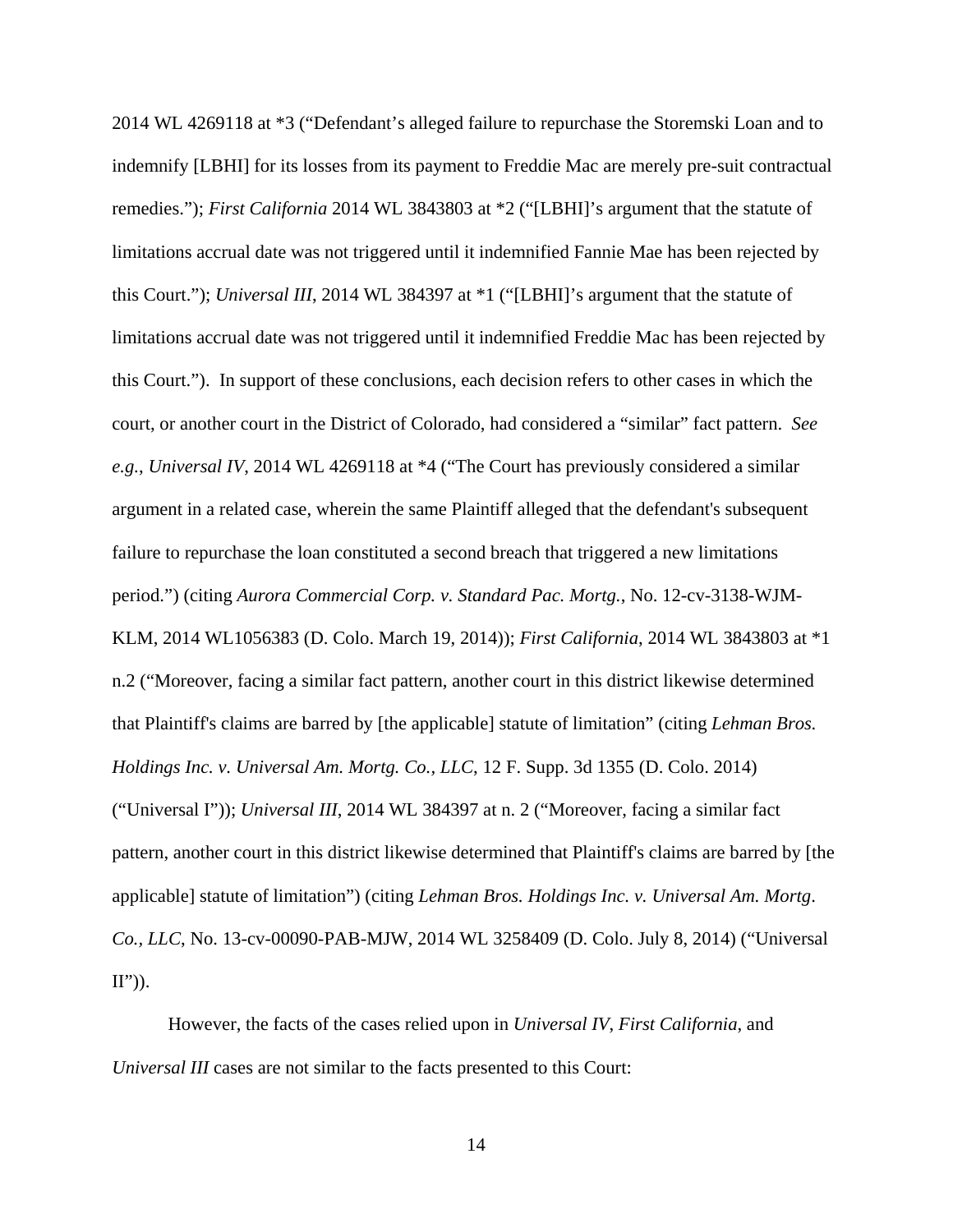- In *Aurora Commercial*, relied upon in *Universal IV*, the court rejected the plaintiff's argument that a loan seller's failure to repurchase non-conforming loans on demand was a separate and independent breach of the Agreement that reset the statute of limitations, reasoning that because the plaintiff's right to demand repurchase under section 710 of the Seller's Guide had accrued at origination, the post-origination refusal to repurchase did not have any impact on the statute of limitations. *See Aurora Commercial*, 2014 WL 1056383 at \*4-5 ("[T]he statute of limitations begins to run when a cause of action accrues…[t]he first alleged breach of a representation or warranty occurred in December 2006 when the first Subject Loan was originated, thus triggering both Plaintiff's duty to repurchase the Subject Loans and the running of the statute of limitations.") (citing section 710 of the Seller's Guide)). In other words, *Aurora Commercial*  (and *Universal IV*) dealt only with the exercise of remedies under section 710 of the Seller's Guide by a party to the original documents; it did not touch upon third-party indemnification rights potentially exercisable under section 711 of the Seller's Guide.
- *Universal I*, relied upon in *First California*, only addressed whether New York's borrowing statute applied for purposes of determining the relevant statute of limitations applicable to LBHI's claims for breaches of contract under the Agreement, and did not analyze or determine whether and when a claim for indemnification accrues under the Agreement. *See generally*, *Universal I*, 12 F. Supp. 3d 1355.
- *Universal II* (Brimmer, J.), which was cited in *Universal III* (Arguello, J.), did in fact consider a claim for indemnification under section 711 of the Seller's Guide and held that LBHI's claim for indemnification under section 711 of the Seller's Guide did not accrue until it made payment to a third party. *Universal II*, 2014 WL 3258409 at \*10 ("[a]s a threshold matter, the Court finds that plaintiff's indemnification claim is not time-barred because it did not accrue until August 7, 2008 when plaintiff made Freddie Mac whole for Loan 5128." (citing *McDermott*)).

Accordingly, the cases that underlie the reasoning in *Universal IV*, *First California*, and

*Universal III* are either factually distinguishable from the instant case, or are based on an

erroneous reading of a prior case. Thus, the Court does not find the conclusions reached in

*Universal IV*, *First California*, and *Universal III* persuasive.6

Nor does Hometrust fare better in its reliance on *Evergreen*. In *Evergreen*, LBHI

asserted that its claim against a loan seller did not accrue until 30 days after LBHI demanded

<sup>6</sup> Nor indeed are such cases binding on this Court as a matter of *stare decisis*.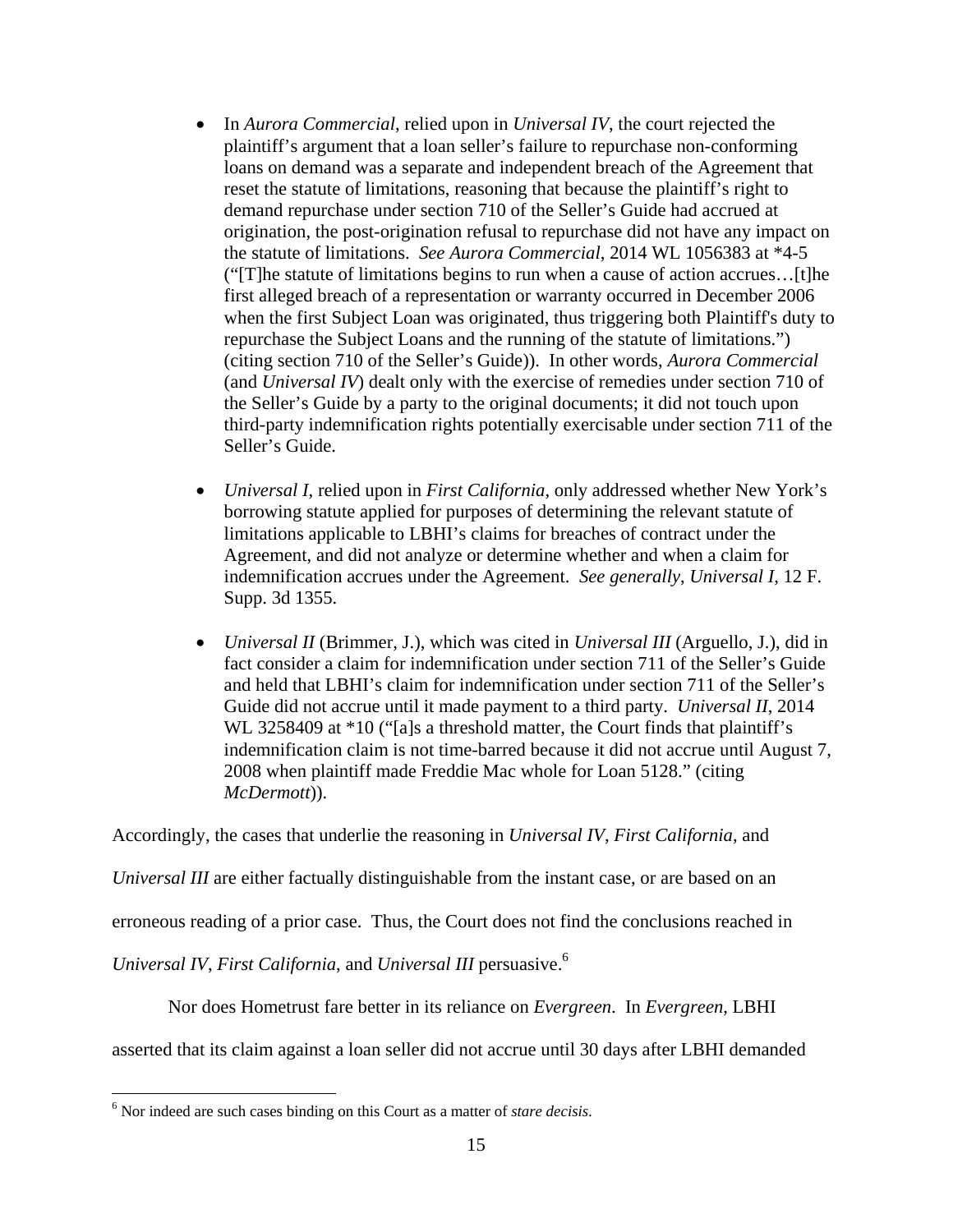payment because LBHI had demanded that the loan seller "indemnify" it for losses stemming from breaches of the representations, warranties, and/or covenants in the Agreement. *See Evergreen*, 793 F. Supp. 2d at 1193. The *Evergreen* court rejected LBHI's argument because it found that LBHI's claim could not be for indemnity because it did not allege it suffered any liability to a third party. *Evergreen*, 793 F. Supp. 2d at 1194 n.2 ("However, despite LBHI's characterization of its claim as one for "indemnity," and despite the imprecise use of this term in the Seller's Guide, LBHI has not alleged it suffered any liability to a third-party. Rather, LBHI's allegations comprise a straightforward claim for damages pertaining to its predecessor's purchase of the Stiffler loan."). Thus, because LBHI had failed to allege liability to a third party and therefore failed to state a claim for indemnification, the *Evergreen* court did not need to analyze the issue presented here, namely whether there is a separate right of action for indemnification under the Agreement that accrues at a later date than a claim for breach of the representations, warranties, and/or covenants in the Agreement. Indeed, under the "consistent line" of New York authority cited by Hometrust, *see e.g.*, *Hahn Auto. Warehouse, Inc. v. Am. Zurich Ins. Co.,* 967 N.E.2d 1187 (N.Y. 2012), a cause of action for indemnification accrues when a party possesses a legal right to demand payment; here, LBHI possessed no such right until it paid Fannie Mae. Prior to that time, the right belonged only to Fannie Mae.

Having canvassed and analyzed every case in which the Agreement or documents closely akin to the Agreement have been at issue, the Court concludes that *Universal II*, and Judge Brimmer's subsequent decision in *Lehman Bros. Holdings Inc. v. Universal Am. Mortg. Co., LLC*, No. 13-cv-00090-PAB-MJB, 2014 WL 5069409 (D. Colo. Oct. 9, 2014) ("Universal V") contain the most thorough treatment of the issues here presented and finds them persuasive. In *Universal V*, the defendant, Universal Mortgage Co., LLC, argued that Judge Brimmer had erred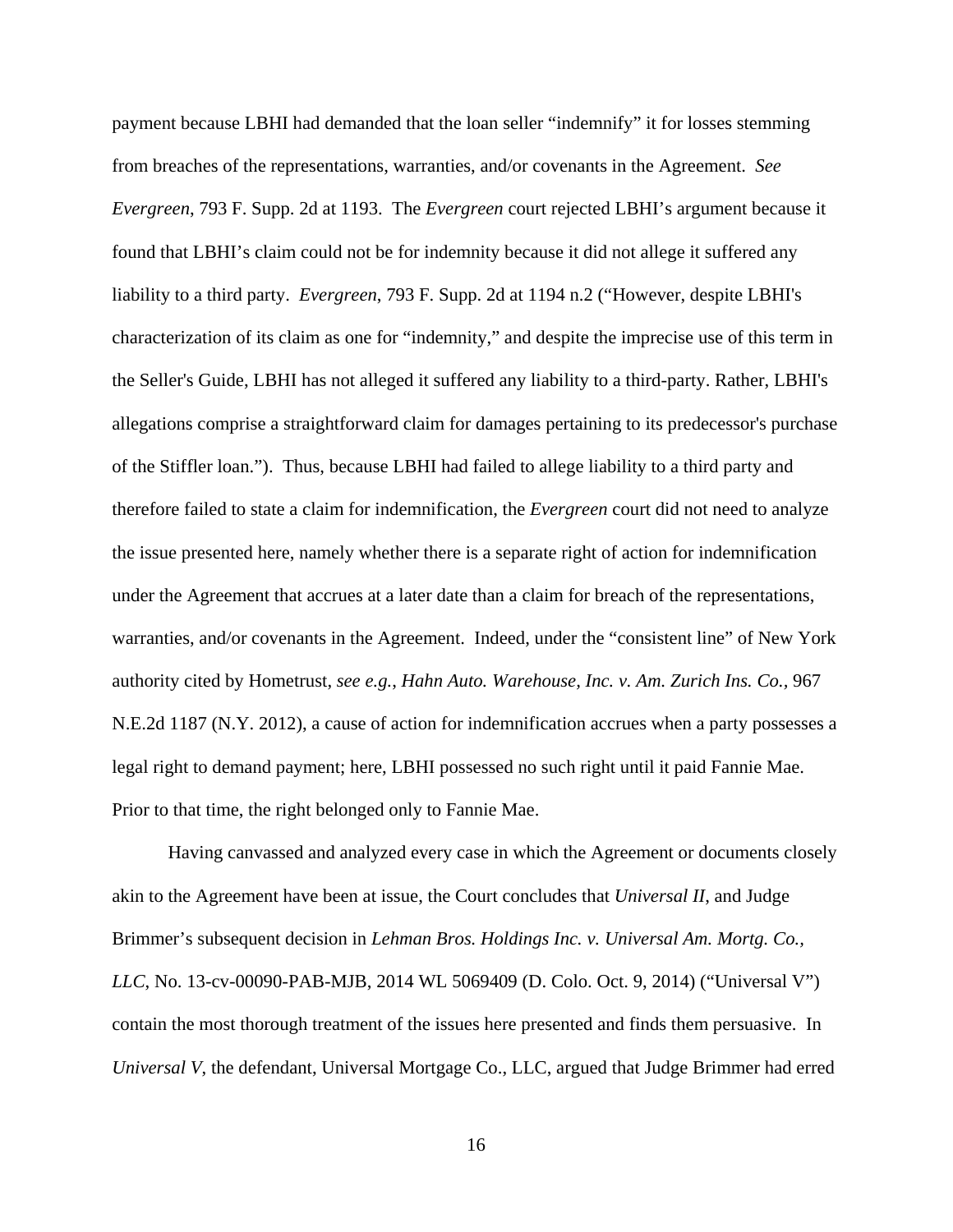in finding that LBHI's claim for contractual indemnification was not time-barred in *Universal II*, arguing, as Hometrust does here, that contractual indemnification is nothing more than a remedy under the Agreement. *See* 2014 WL 5069409 at \*1. Judge Brimmer was not persuaded by the argument that section 711 of the Seller's Guide is merely a remedial provision. In interpreting section 711 of the Seller's Guide, he reasoned,

The indemnification provision specifically provides that it is 'in addition to any repurchase and cure obligations of [Universal].' To treat the indemnity and repurchase obligations as identical would render the indemnification provision mere surplusage. But '[a] reading of [a] contract should not render any portion meaningless.' Given that the terms of the indemnification provision state that indemnification is 'in addition to any repurchase and cure obligations,' the indemnification language cannot be ignored by the expedient of mischaracterizing it as a "remedial provision.

*Id.* at \*3 (citations omitted).

So too here. The in-depth analysis of the provisions of the Agreement undertaken in

*Universal V* harmonizes the seemingly disparate decisions of the various courts on the accrual issue and lays to rest any question that section 711 of the Seller's Guide must be read to afford a third party indemnification rights that accrue only when a payment is made.<sup>7</sup> Moreover, the Court agrees further with *Universal V* and declines to draw a distinction between the indemnification right addressed in *McDermott*, which arose in a tort context, and contractual indemnification for purposes of determining when such claims accrue. *Id*. at \*2 ("Although *McDermott* concerned implied indemnification as opposed to contractual indemnification, federal and state courts in New York have repeatedly affirmed the general rule that a cause of action for indemnification occurs when the indemnitee suffers a loss in the context of contractual

 $7$  The Court also notes a string of cases from the District of Minnesota that interpreted loan purchase agreements and seller's guides similar to the Agreement and applied Minnesota law to such agreements. These cases found, in accord with Judge Brimmer, that purchasers had a separate right of indemnification under such agreements that did not accrue until liability to a third party became fixed. *See e.g., Residential Funding Co. v. Embrace Home Loan, Inc.*, 27 F. Supp. 3d 980, 987 (D. Minn. 2014); *Residential Funding Co. v. Academy Mortgage Corp.*, Civ. No. 14- 3451 (SRN/JSM), 2014 WL 5860566 at \*7 (D. Minn. Nov. 12, 2014).